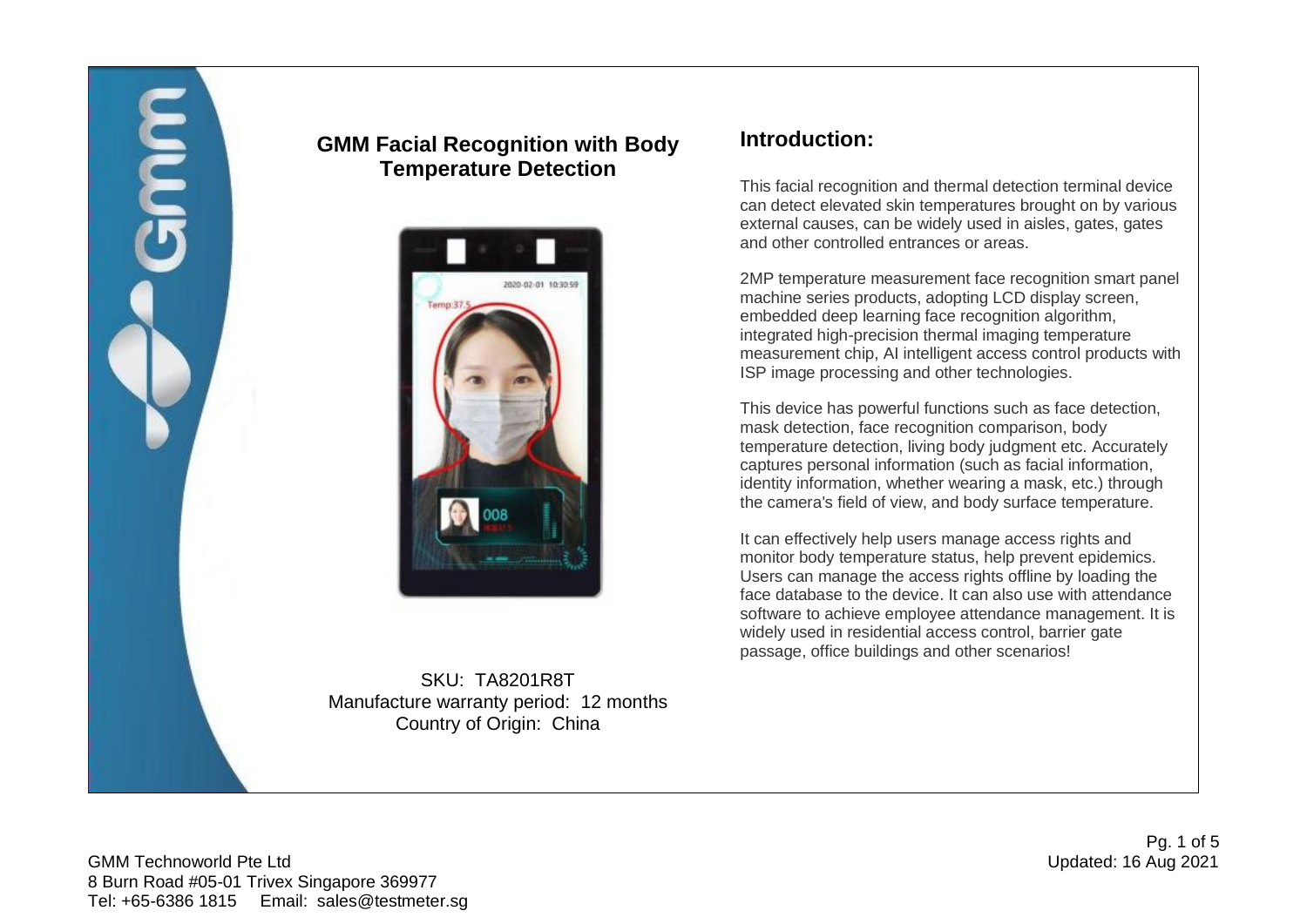

### **Features:**

- 8" LCD display
- Facial recognition with and without mask
- Precise non-contact forehead temperature measurements
- Display Resolution 0.1ºC
- 50,000 number of face database

# **Specification:**

- Display: 8" LCD
- Smart Camera: 2MP CMOS
- **Thermal Parameter**
	- o Sensor: Thermal imaging infrared temperature sensor
	- o Temperature range: 35.0ºC to 42.0ºC
	- o Resolution: 0.1ºC
	- o Precision: ±0.3℃
	- $\circ$  Detection distance: 0.4m  $\sim$  0.7m
- **Visible Parameters**
	- o Lens: Focal length 1.8mm, Field of View:118°
	- o Mini illuminated: 0.005Lux F1.2 colour mode
	- o Dynamic range: ≥120dB
	- o S/N Ratio: ≥46dB (AGC OFF)
	- o Exposure mode: Program mode (customizable shutter interval), shutter mode (1/5 - 1/20,000s) support for slow shutter
	- o White balance: Auto, indoor, outdoor, sodium lamp mode, manual
	- o Digital noise reduction: Support DNR, 3DNR
	- o Day and night mode: Fixed colour
- **Image and Compression**
	- o Video compression: H.265 Main Profile / H.264 High profile / M-JPEG
	- o Max resolution: 1920x1080@30fps
	- o Resolution:
		- Main stream: 1920x1080,1280x960,1280x720,720x576
		- Sub stream: 640x480, 352x288, 320x240, 176x144
		- MJPEG: 1920x1080,1280x720, closed
	- o Output bit rate: (CBR or VBR), Bitstream setting range:32Kbps~10Mbps
	- o Audio compression: G711, PCM
	- o Character overlay: Support channel name, date and time overlay, adjustable overlay position;

#### **AI (Artificial Intelligence)**

- o Number of face database: 50,000 sheets
- o Recognition speed: ≤300ms
- o Live detection / Mask detection: support
- o Body temperature alarm: support
- **Interface**
	- o Power: DC12V
	- o Network: 1ch 10/100BaseT Ethernet RJ45 interface
	- o Wiegand: 1ch Wiegand output interface
	- o Switch: 1ch relay output
	- o Audio: Built-in 2ch audio output
- **Physical Characteristics**
	- o Working Temperature: -10°C ~50°C
	- o Working Humidity: 0%-90% RH
	- o Power Consumption: 5W
	- o Size: 215 x 125 x 20mm
	- o Weight: <1kg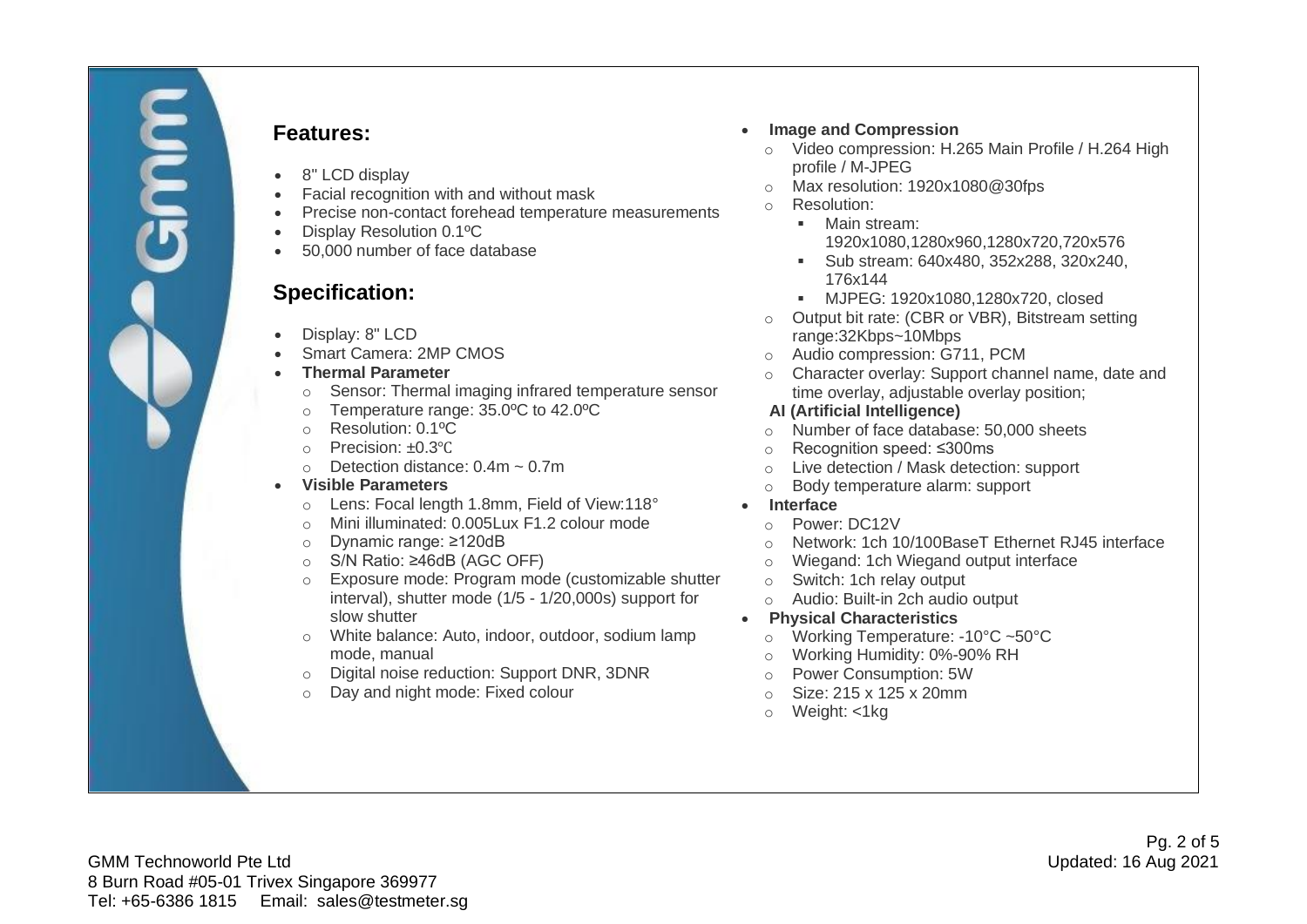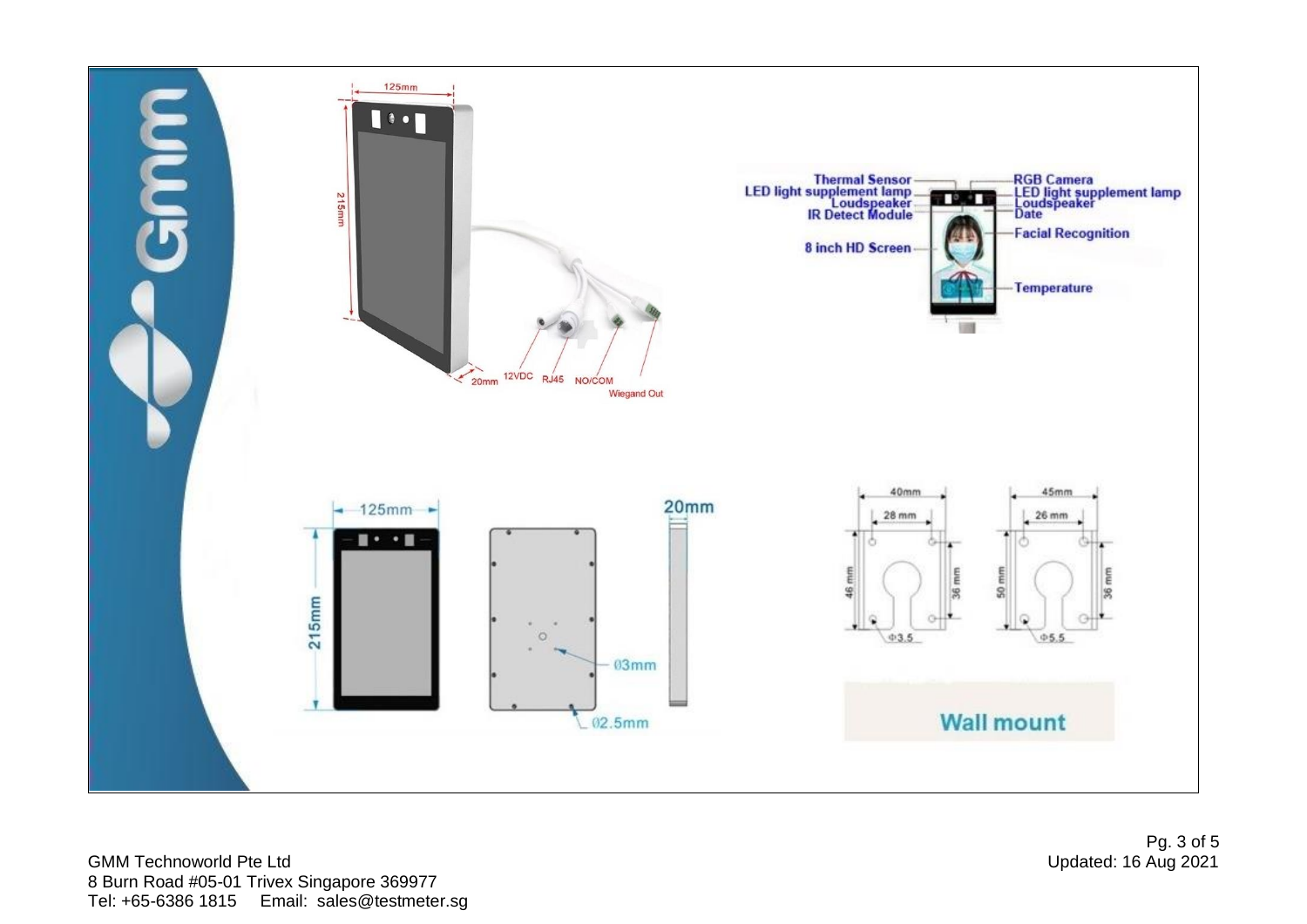